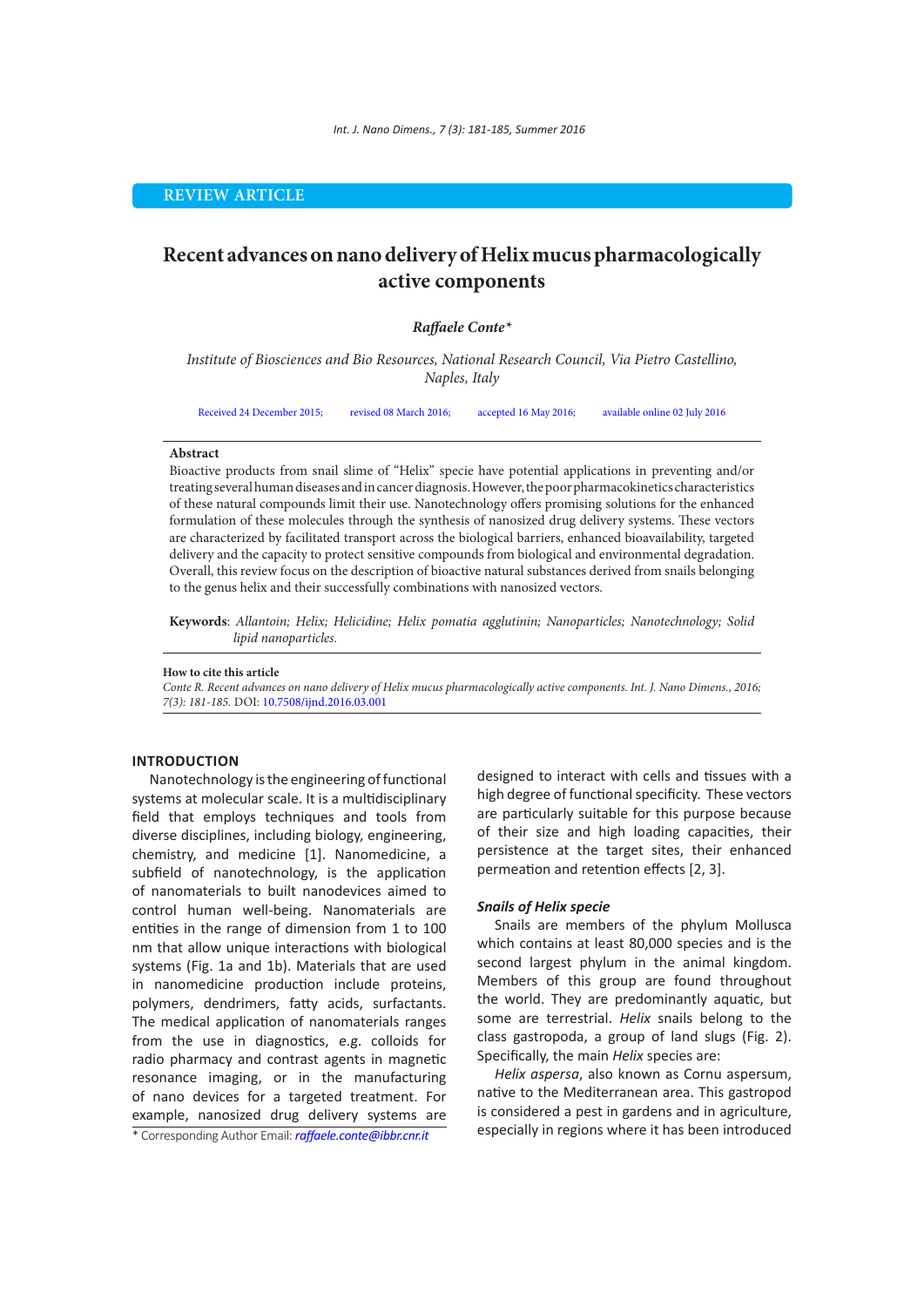



Fig. 1: a) SEM image of polyester nanoparticles Fig. 1: a) SEM image of polyester nanoparticles b) TEM image of polyester nanoparticles b) TEM image of polyester nanoparticles



Fig. 2: Helix species

accidentally. Phenotypically, adult exemplars have a hard shell of 25–40 mm in diameter and 25– 35 mm high, with four or five whorls. The shell is brownish [4].

*Helix Pomatia*, known as escargot. This specie is highly prized as a food but, despite of this, it is rarely farmed. Helix pomatia is threatened by continuous habitat destructions and it is registered in the "IUCN Red List" and in the "European Red List of Non-marine Molluscs as Least Concern" [5]. Visually, the shell is white-brownish and has five to six whorls. The width of the shell is 30–50 mm and the height is 30–45 mm [4] (Fig. 3).

*Helix lucorum*, or Turkish Snail. The phenotype presents a white shell but almost entirely covered with broad brown bands. There are 4- 5 slightly convex and rapidly increasing whorls [4].

*Helix vermiculata*, or the "chocolate-band snail". Its shell presents a whitish background color with darker colored bands or spots. The shell has 4-4.5 whorls. It is 22–32 mm width and 14–24 mm height [4].

## *History of the use of Helix in medicine*

The land *helix* use in medicine is described by several authors since antiquity. Hippocrates proposed snail mucus against protocoele. Celse considered crude snails as healing substances and their boiled bodies as emollient materials. Pliny affirmed that *helix* pulp increases the speed of delivery and could be used to treat pain related to burns, abscesses, nosebleed, stomach pain and female scrofula [6]. Galien recommended snails against fetal hydrops [6]. In early eighteenth century, Ambroise Paré used snails against anthrax [6]. In the Universal Pharmacopoeia of Lemery is described the preparation of "snail water", a distillate of crushed snails [6]. In 1808, George Tarenne published a book describing snail abilities to cure hernias [6]. The New Natural History Dictionary of 1817 indicated snails as remedies for throat diseases and as skin smoothing. Figuier, in 1840, promoted the use of snail mucilage for chest diseases, intestinal irritations and against tuberculosis [6]. Pharmaceutical formulations of snails were crude snails, sugar, tablets, syrup, snail paste, snail chocolate and snail ointment [6]. Moreover, Figuier mentioned the properties of hélicine, a transparent yellow oil, extracted from *Helix pomatia* and the other snails of the genus *Helix*  [6]. Furthermore, the 1877 edition of Dorvault (a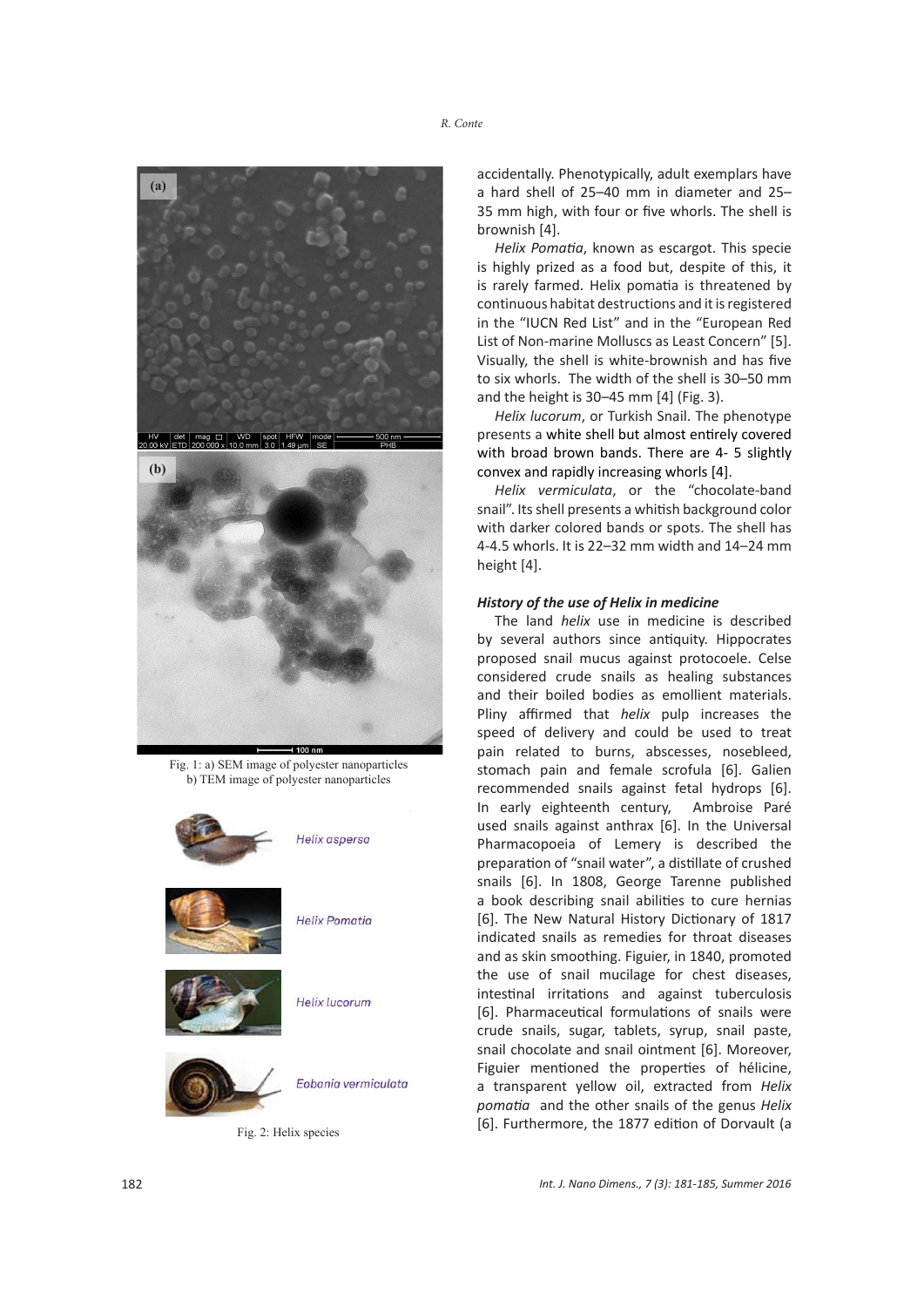

Fig. 3: Allantoin

French pharmaceutical reference book in 1800) mentioned several products based on snails: snail paste with donkey milk, "Quelquejeu" snail paste, "Figuier or de Mure" snail pectoral paste, "Figuier or de Mure" snail syrup, "Figuier" snail pectoral syrup, "Baron-Barthelemy" snail pectoral paste. A report of the same period listed the approved pharmaceutical formulations based on helicine and their indications against inflammations, cold, cough, bronchitis, catarrhs, asthma, various types of haemoptysis, tonsilitis, pharyngitis, hoarseness, sore throat, influenza, croup, whooping cough, nervous cough of children, lung diseases such as pneumonia and pulmonary phthisis, nervous stomach and intestinal cramps, gastritis, gastroenteralgia, headaches coming from a pathological disorder of the stomach, measles, scarlet fever, small pox, erysipelas, irritation, weakening, and skin diseases [6]. Also in the  $20<sup>th</sup>$  century the book Dorvault devoted an entire paragraph to snails. Besides, a review of snail therapeutic properties, in 1953, indicated the use of snail syrup for patients with chronic bronchitis, [7] emphasized the sedative properties of several formulations based on *Helix pomatia* for whooping cough and chronic bronchitis and reviewed the mucolytic and spasmolytic activities of *H.pomatia* mucus of in vitro [7].

## *Pharmacologic activities of Helix mucus components*

The current preparation of helix mucus was described for the first time by Quevauviller in 1920. Briefly snails are soaked with 1% ww of sodium chloride solution. Mucus is then collected, settled, filtrated, concentrated and dried according to various processes (e.g. vacuum evaporation, freeze dried or spray dried). Finally, the resulting aqueous solutions is retained aseptically [7]. The obtained extract has several therapeutic properties. In cosmetic, it stimulates the formation of collagen,



Fig. 4: Structure of Helix Pomatia Agglutinin [15]

elastin and dermal components that repair the signs of photoaging. Moreover, it minimizes the damage generated by free radicals thanks to the presence proteins, high and low molecular weight hyaluronic acid and antioxidants [8]. In medicine, Allantoin (5- Ureidohydantoin), Helicidine, Helix pomatia agglutinin, Collagen, Elastin, Natural antibiotics and Glycolic acid (alfa-Hydroxyacetic acid) have important pharmacological actions (Fig. 4).

Allantoin is a chemical compound with formula  $C_4H_6N_4O_3$ . It is also called 5-ureidohydantoin or glyoxyldiureide. This substance is broadly used as active ingredient in over-the-counter cosmetics, thanks to its moisturizing and keratolytic effects, the ability to increase the water content of the extracellular matrix the capacity to enhance the desquamation of upper layers of dead skin cells and the aptitude to promote cell proliferation andwound healing. Moreover, Allantoin is a soothing, anti-irritant, and skin protectant agent by forming complexes with irritant and sensitizing substances. In vivo histological analyses reveal that a lotion with 5% allantoin ameliorates the wound healing process, by modulating the inflammatory response. Allantoin also promotes fibroblast proliferation and synthesis of the extracellular matrix [9]. Commercially, Allantoin is present in toothpaste, mouthwash,shampoos,lipsticks, anti-acne products, sun care products, clarifying lotions, cosmetic lotions, creams, and pharmaceutical products [10].

Helicidine is a mucoglycoprotein used as cough suppressant. The broncho-relaxant effect of helicidine is related with the release of E<sub>2</sub> prostaglandins and is inhibited by pre-treatment with indomethacine [11]. Helicidine relaxes airway smooth muscles, acting on tracheal smooth muscle or activating intermediary epithelial cells to release bronchorelaxant agents [11]. The effect of Helicidine on the trachea is explained by the release of the relaxant prostanoid, E<sub>2</sub> prostaglandin [11].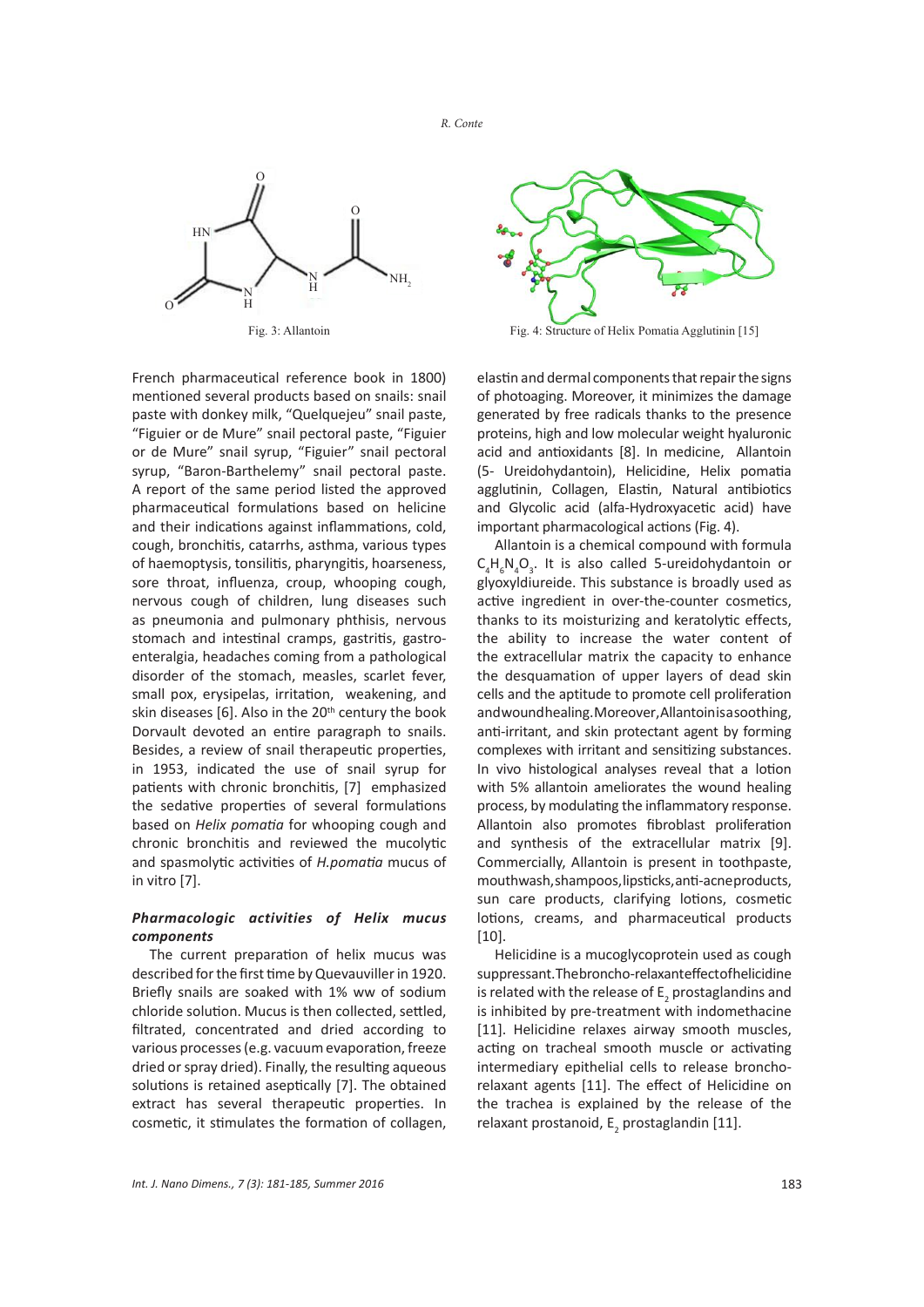Helix pomatia agglutinin (HPA) is a *N*-acetylgalactosamine (GalNAc) binding lectin with the physiologic function to protect snail fertilized eggs from bacteria. Besides it is part of the innate immunity system of the slugs. Helix pomatia agglutinin is used as a prognostic indicator for some cancers, such as breast, stomach and colon tumors. In fact, HPA fixation on histological preparations of these tissues is associated with ominous prognosis, indicating that HPA-associated glycoproteins are linked to metastasis of cancers [12-14].

α-linolenic acid is an hydrocarbon with a protective effect against cardiovascular diseases. α-linolenic acid prevents ventricular fibrillation and reduces platelet aggregation [16]. It derives from snails herbal nutrition. Other components are glycolic acid (GA), collagen and elastin. GA eliminates superficial dead skin cells and promotes their replacement with new corpuscles. It also enables cleansing of pilose follicles and favours the absorption of the other natural substances contained in the snail extract. Collagen and elastin are structural proteins that bond skin tissues and improve derma appearance. Collagen gives rigidity to connective tissue and organs while elastin confers stretching abilities. Specifically, the qualitative-quantitative chemical analysis of snail mucus reveal the presence of allantoin (0.3 - 0.5%), collagen (0.1 - 0.3%), glycolic acid (0,05 - 0.1%), lactic acid (0,05 - 0.1%), anti-protease (1.3 - 1.8%), vitamins, trace minerals and a high content of glycine, hydroxyproline, proline and glutamic acid [17].

## *Nanotechnology in the delivery of Helix slime components*

In medicine, nanotechnology has the potential to improve the whole care process. There are diagnostic tools, imaging agents, drug delivery systems, pharmaceuticals, implants and tissue engineered constructs of nanoscopic scale available, aimed to make medical practice safer, less intrusive and more personalised [18]. In pharmacy, nanotechnology enhances bioavailability. This characteristic has a positive implication due to the fact that pharmacokinetics of snail components doesn't permit their optimal absorption. Nanotechnology responds to this problem through the incorporation of the drug into nanovectors. The synthesis of nano delivery systems enhance the efficacy and decrease side effects through a site-specific targeted delivery, help to increase the stability of drugs, and possess

useful controlled release properties [3].

For example, Solid lipid nanoparticles (SLP) containing Allantoin are synthesized against cutaneous infections caused by yeasts and dermatophytes. Nanoencapsulation in SLP improves the antifungal activity of allantoin [19]. Nanoparticle suspensions is prepared using a high homogenization technique and the antifungal activity of the formulation is tested in vitro against the yeasts *Candida krusei* and *Candida parapsilosis*, and the fungal pathogens of human skin *Trichophyton rubrum* and *Microsporum canis*. SLP with allantoin have a diameter of 120 nm. Antifungal susceptibility shows a MIC90 of 7.8 μg/ mL against *C. parapsilosis*, of 250 μg/mL against *C. krusei*, of 1.95 μg/mL against *T. rubrum* and of 1.95 μg/mL against *M. canis*. All these value are lower than the MIC90 of free allantoin. This result indicates that nanoencapsulation of Allantoin improves the antifungal activity, making this preparation a promising therapeutics for cutaneous infections caused by yeasts and dermatophytes [19]. For another, HPA-conjugated rare-earth doped fluoride nanocrystals are synthesized for the visualization of melanoma tumor [20]. The conjugation of HPA with nanocrystals is a process with several steps. Firstly, the hydrophobic NaGdF<sub>4</sub>:Eu<sup>3+</sup> (rare-earth doped fluoride) nanocrystals are obtained by a modified co-thermolysis method [21]. Then, they are functionalized to hydrophilic NaGdF<sub>4</sub>:Eu<sup>3+</sup> - COOH form through ligand exchange method [20]. Subsequently, the nanocrystal solution in toluene is mixed with another solution containing hydrophilic ligands such as trioctylphosphine oxide (TOPO) or meso-2,3-dimercaptosuccinic acid (DMSA).

The obtained reactive nanocrystals are conjugated with HPA dissolved in 2-(N-morpholino) ethanesulfonic acid (MES), 0.1M, pH 4.5 at 10 mg/mL, in presence of EDC (1-ethyl-3-(3-dimethylaminopropyl) carbodiimide hydrochloride). Results show that HPA functionalized nanocrystals selectively recognizes regions of undifferentiated melanoblasts surrounding neoangiogenic foci inside melanoma tumor. HPA-NaGdF<sub>4</sub>:Eu<sup>3+</sup> are effectively used in fluorescent microscopy in visible and near infrared mode due to the fact that they possess high photostability. Further, they preserve intensive fluorescent signal at samples storage for at least 6 months [20].

## **CONCLUSION**

The pharmacologic activities of *helix* slime components are broadly studied and recognized. The action mechanism of these substances is